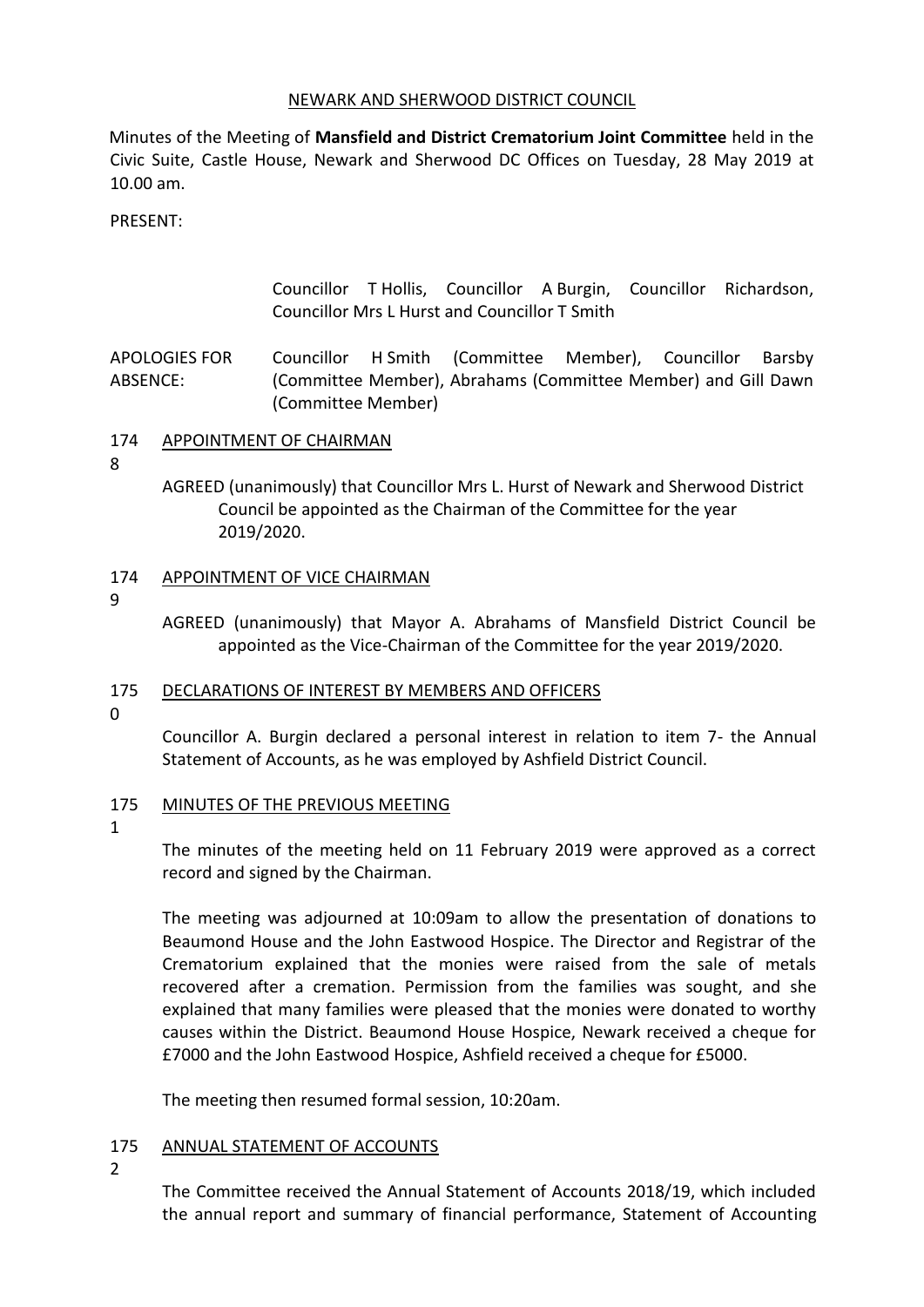Policies, the core financial statements and the Annual Governance Statement. The Committee was required to approve the Statement of Accounts before the end of May, and noted that the audit had not highlighted any internal control issues.

The Committee considered the financial performance for the year, including variances between the budgeted and actual income and expenditure, noting the reduction in income to £172, 021, due to 215 fewer cremations taking place against the estimated number. Other variances included employee costs, premises costs, supplies and services and support services. The surplus distribution total was £800,308 and was divided between the authorities based on the number of cremations per authority area. Mansfield District Council received £378,786, Ashfield District Council received £364,220 and Newark and Sherwood District Council received £57,302.

In considering the 'usable' and 'unusable' reserves Members discussed the allocation of resources on cremation equipment and repairs, and the possibility of increasing the amount of advertising to increase usage of the facility, particularly in light of newer private crematorium in the local area. The Director and Registrar explained that resource was needed to ensure the Crematorium remained competitive in providing the same facilities and latest technologies that were available in the newer crematorium, however, she felt that some funeral directors who had initially moved away were now returning to the Mansfield and District Crematorium, which was in part due to offering longer service times and competitive prices. It was also important to maintain a rolling programme of repairs and improvements to ensure the life of the cremators and legal compliance with the mercury abatement equipment.

The Committee requested benchmarking information on the number of cremations and how this compared to the number of registered deaths.

# AGREED

- (i) The Statement of Accounts as presented in Appendix A for the financial year 2018/2019 is approved.
- (ii) The 2018/2019 budgeted surplus distribution as detailed in Appendix A, page 8, 3.6, is approved.
- (iii) That revenue budgets for equipment acquisitions £22,000, grounds maintenance £4,000 and books/publications £2,000 currently held in general reserves, to be carried forward into 2019/2020 is approved.
- (iv) The financial information provided in Appendix D and usage information provided in Appendix E, is for noting only.
- (v) That the cremation fee income in excess of the budgeted surplus for 2018/2019 totalling £35,991 is transferred to the Capital Fund, as approved at the JCC meeting held on 15 December 2017, is for noting only.
- (vi) The revenue expenditure for the CAMEO non-abatement fees for £51,535 previously approved to be financed from general reserves; is for noting only.
- (vii) The accounting for VAT as detailed in 3.7, is for noting and that the constitution of the JCC is to be amended to reflect this change.

## 175 ANY OTHER BUSINESS